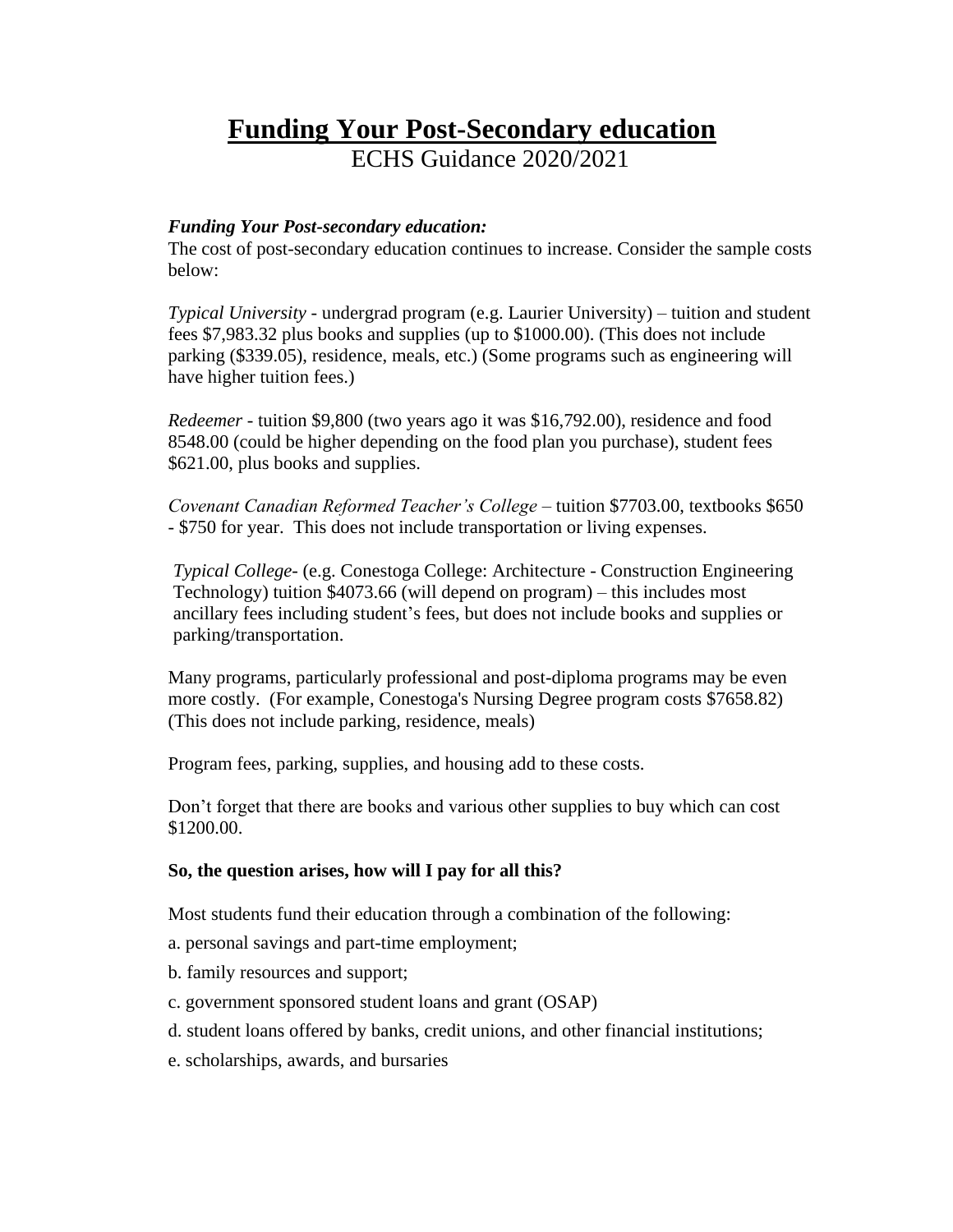# **Obviously, students need to do a lot of RESEARCH!**

- You need to check the calendars of the schools you hope to attend.
- You need to keep checking the guidance office for scholarship postings and listen for announcements.
- You should check with parent's employers, customers, suppliers, insurance companies, etc. Many offer scholarships!
- You should check with local community organizations and corporations.
- You should try a web-based scholarship search like **www.studentawards.com or www.scholarshipscanada.com**
- You should visit a library for titles on scholarships and funding strategies (e.g. How to go to College almost for Free, the Scholarship Almanac, and Scholarship: tenth edition.

Let's take a closer look at a few financial sources:

# **A. Student Grants/Loans**

OSAP (Ontario Student Assistance Program) is a provincially governed umbrella program which offers need based assistance in the form of grants, loans, and scholarships to Ontario residents. OSAP can be taken out of province. Loans are generally interest free until graduation. Application can be made on-line or on paper. Applications must be made at least ten weeks prior to the start of the chosen academic program. Colleges and Universities are now advising all students to apply for OSAP if there is a need, because this also helps for scholarship applications.

# **B. Scholarships**

- **1. Entrance Scholarships**  offered specifically by the institution to which you have applied. Many awards do not require a separate application. Some schools do require a separate application for some of their more prestigious scholarships.
- **2. External Scholarships** offered by community organizations, philanthropic foundations, professional groups, and corporations. A sample list appears below. All of these require a separate application and supporting documentation. Deadlines vary.
- **3. Government Scholarships and Awards** awarded by a government body. Awards like the Queen Elizabeth II Reaching for the Top Scholarship are academic awards, but the amount is based on financial need. Application to this scholarship is made through the OSAP application.

*Remember, almost every post-secondary institution offers some kind of entrance award to qualified students. Many of these do not require a separate application, but many of the "big" ones do require an application, references, resumes, or essays. Don't leave it to the last minute.*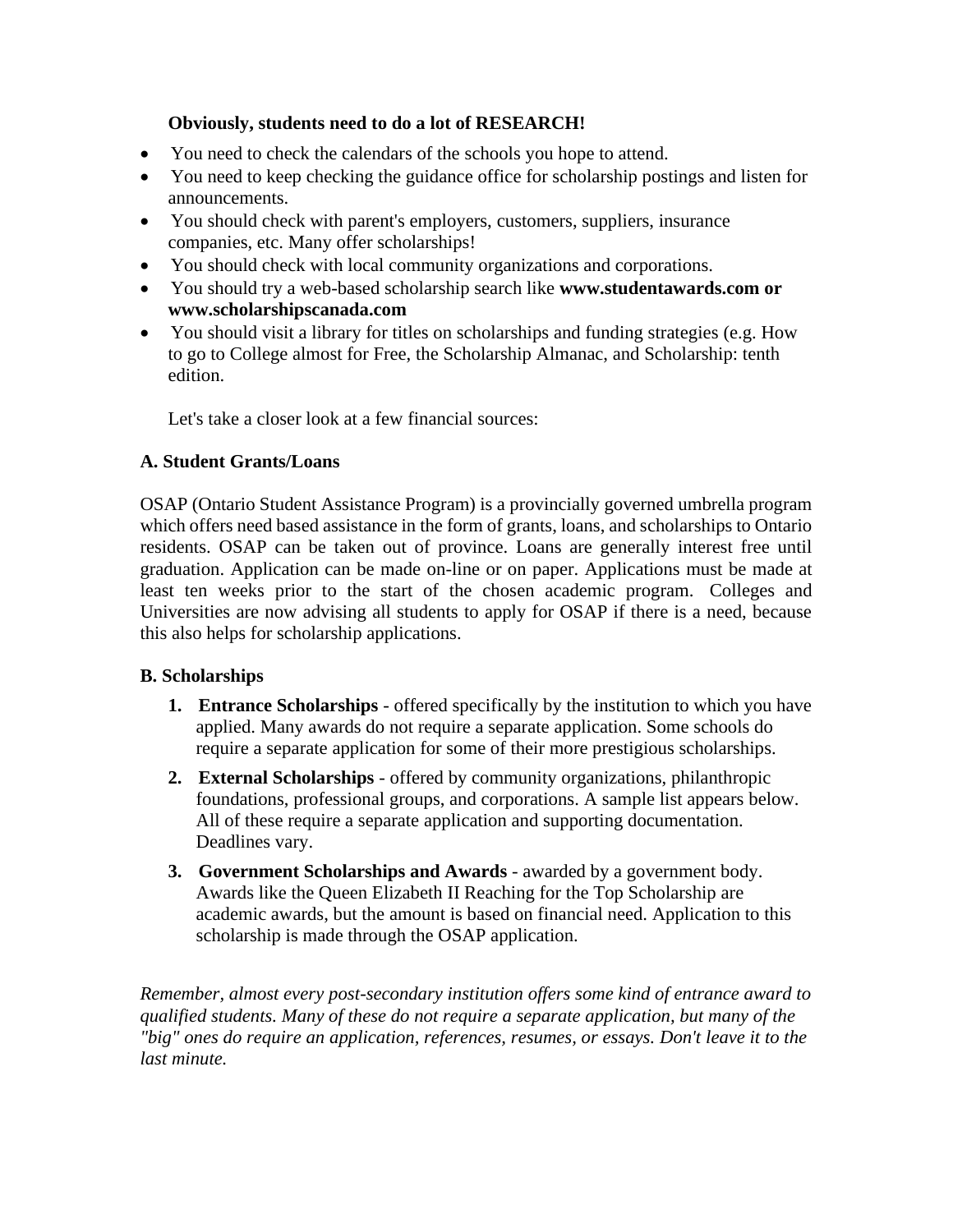## *A little list..*

The following is not intended to be a comprehensive list of scholarships and awards. It merely represents a sample of some of the external scholarship funds available. Students are encouraged to continue their research.

**AGF Scholarships** - AGF Group of Funds is awarding 40 scholarships to graduating high school students across Canada who are pursuing a post-secondary education. The award is worth \$2 080, including a \$1 000 scholarship to be used for tuition, books or supplies, and a \$1 080 award invested on the student's behalf over three years.

Information available at [www.AGF.com](http://www.agf.com/)

**Burger King Scholars** - for students who work part-time, participate in community service or extracurricular activity and who demonstrate financial need.

-application forms available at [www.bkscholars.scholarshipamerica.org](http://www.bkscholars.scholarshipamerica.org/) -you do **not** need to be a BK employee -one per school can be nominated

**CMA Ontario Scholarships** - the Society of Management Accountants of Ontario awards ten \$1 000 scholarships to students entering a university business program who have demonstrated leadership in both school and community and maintain an 80% average.

-application deadline

-applications available at [www.cma-ontario.org](http://www.cma-ontario.org/)

**Canadian Merit Award** - for students who "demonstrate character, leadership, and a commitment to the community."

-deadline -for sponsored applicants.

-deadline -for direct applicants

-Garfield Weston Foundation up to 15 awards of up to \$12000 annually for four years and up to \$7500 over three years for summer grants.

-CMSF National Award up to \$10000 per years for up to four years + summer funding for special projects.

-Finalist awards (\$2500), Regional Awards (\$1500), Provincial Awards (\$500) -applications available at the Guidance Office

**Garfield Weston Merit Scholarship for Colleges** - recognizes students who "demonstrate character, leadership, and commitment to the community."

-application deadline

 **-** up to fifty awards of \$8000 per year plus tuition renewable for up to four years.

- [www.gwmsc.ca](http://www.gwmsc.ca/)

**Millenium Scholarships:** Each year the Foundation grants 931 entrance awards to students beginning post-secondary studies for the first time.

There are three types of excellence awards:

-local award winners will receive a one-time \$4 000 award.

 -Provincial/territorial award winners will receive a \$4 000 award, renewable up to three times (for a possible total of \$16 000).

-National award winners will receive a \$5 000 award, renewable up to three times (for a possible total of \$20 000). The foundation also has a bursary program. The value of the Foundation's millennium bursaries is approximately \$3 000 on average, but may range from \$1 000 to \$4 500. Receipt of a millennium bursary may affect eligibility for other forms of student assistance. Application forms are available from [www.milleniumscholarships.ca](http://www.milleniumscholarships.ca/).

**Miller Thompson Foundation** - to encourage and promote the attainment of higher educational goals for individuals who have demonstrated a high level of academic achievement, have made a positive contribution to their school through involvement in extracurricular activities, and have made significant contributions of time and energy to community service programs.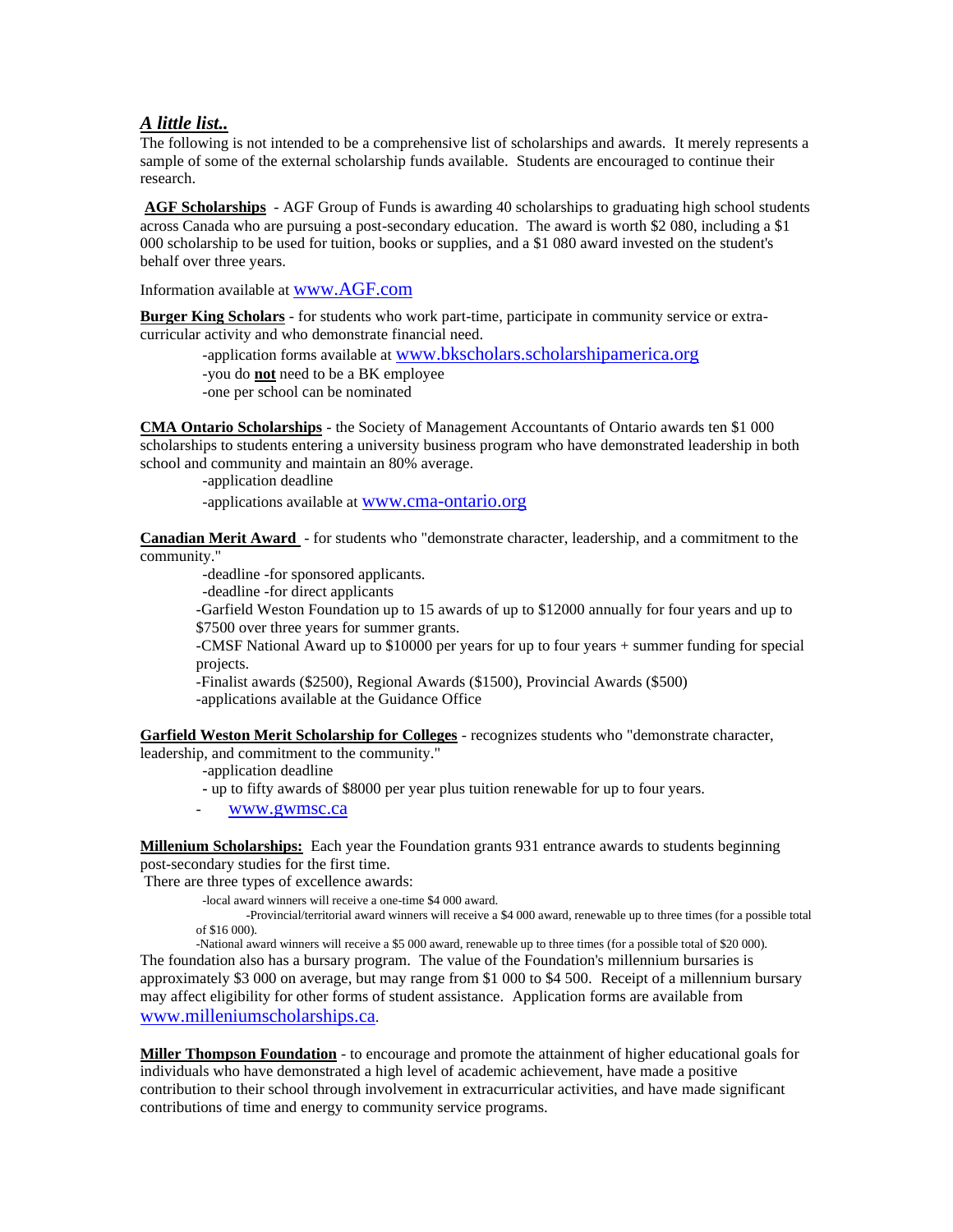- 200 awards of \$1 000.
- application deadline application available at [www.millerthompson.ca](http://www.millerthompson.ca/)

#### **Canadian Hopitality Foundation** - For students planning university study in the hospitality industry.

- \$1 000 to 2 000
	- [www.chfscholarships.com](http://www.chfscholarships.com/)
	- Application deadline

#### **Ontario Hostelry Institute** - Enrolled in at least a 2 year program in hospitality/culinary arts

- academic performance work experience- financial need
- \$2 000
- [www.ohischolarships.com](http://www.ohischolarships.com/)

**Petro-Canada Olympic Torch Scholarship Fund** - since 1988, over 1815 scholarships valued at over \$5.2 million have been awarded to Canadian student-athletes and coaches. The 2004 - 2005 P-C OTSF Program provides tuition support in addition to athlete development funding support for high performance student-athletes.

applications available to elite athletes at [www.olympic.ca](http://www.olympic.ca/)

**Queen Elizabeth II -Aiming for the Top Scholarships** - academic awards offered through the Ontario Ministry of Training, Colleges, and Universities for study at a post-secondary institution in Ontario (including universities, colleges and Redeemer)

- apply through the OSAP application.
- Value is based on financial need.

#### **Toronto Dominion - Canada Trust Scholarships for community leadership** - rewards "outstanding

and consistent concerns for the improvement of the community.

- **Application deadline**
- Up to \$10 000 for tuition per year
- \$5 000 for living expenses
- guaranteed summer employment at TD Canada Trust
- [www.tdcanadatrust.com/scholarship](http://www.tdcanadatrust.com/scholarship)

**Terry Fox Humanitarian Award** - given to studetns who are dedicated to the humanitarian ideals of Terry Fox, who demonstrate courage in overcoming obstacles. Participation in volunteer activities and in sport/fitness is helpful.

Up to \$6 000 for tuition per year

**Wendy's Classic Achiever Scholarship Awards** - recognizes students who have excelled in academics, extra-curricular activity and community service.

- 10 awards of \$2 000, 20 of \$1 000, 180 of \$500 apply on-line at [www.wendysclassicachiever.ca](http://www.wendysclassicachiever.ca/)

### **However: Be Scam Savvy!**

Be wary of scholarship scams. If it sounds too good to be true, it probably is! Here are a few common examples:

- 1. Sketchy free seminars: Although some hosting organizations are legitimate, a number are disguised sales pitches for fee-based scholarship searches or high-interest-rate loans.
- 2. Fee-based scholarship searches Be wary if an organization asks for an up-front fee for scholarship matching/searching services.